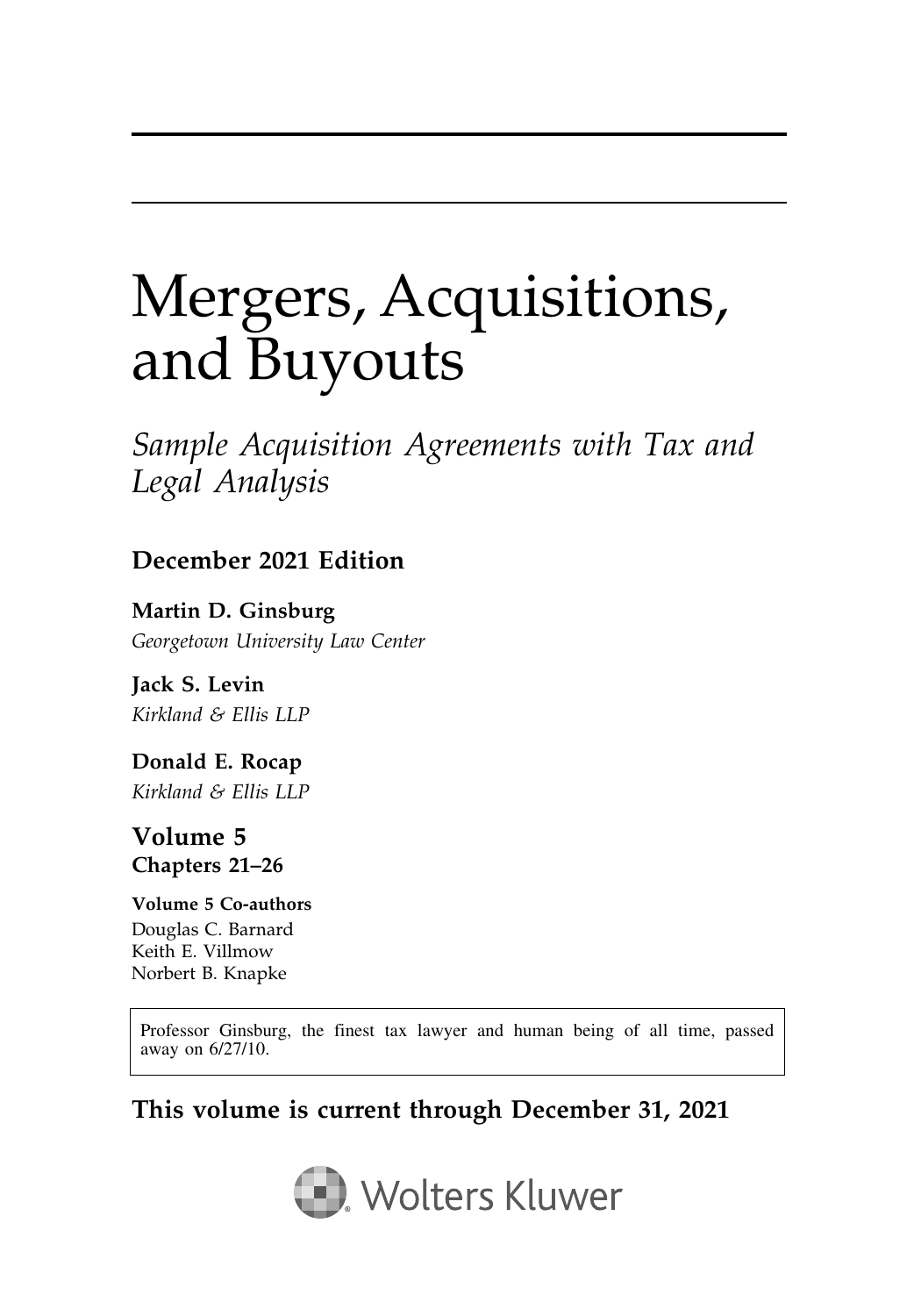# Summary of Contents

| About the Authors          | V11 |
|----------------------------|-----|
| Acknowledgments            | X11 |
| Detailed Table of Contents | xv  |

### Volume 5

| ¶2100 Introduction to Sample Acquisition Agreements               | $21 - 1$   |
|-------------------------------------------------------------------|------------|
| ¶2101 Key Issues in Preparing Acquisition Documents               | $21 - 2$   |
| ¶2102 Principal Structuring Issues                                | $21 - 23$  |
| ¶2103 Summary Overview of Sample Acquisition Agreements           | $21 - 45$  |
| ¶2200 P's Purchase of T's Stock for Cash and Notes                | $22 - 1$   |
| ¶2201 Pro-Buyer Stock Purchase                                    | $22 - 4$   |
| ¶2202 Pro-Seller Stock Purchase                                   | $22 - 87$  |
| ¶2203 Neutral Stock Purchase                                      | $22 - 138$ |
| ¶2204 Purchase of Subsidiary Out of Consolidated Group            | $22 - 212$ |
| ¶2205 Purchase Price Adjustment                                   | $22 - 234$ |
| <b>T2206 Purchase of S Corp Stock</b>                             | $22 - 243$ |
| ¶2300 P's Purchase of All T's Assets for Cash and Notes           | $23 - 1$   |
| ¶2301 Pro-Buyer Asset Purchase                                    | $23 - 4$   |
| ¶2302 Pro-Seller Asset Purchase                                   | $23 - 99$  |
| ¶2303 Neutral Asset Purchase                                      | $23 - 160$ |
| ¶2304 Purchase Price Adjustment                                   | $23 - 244$ |
| ¶2400 P's Purchase of T's Divisional Business for Cash and Notes  | $24 - 1$   |
| ¶2401 Pro-Buyer Divisional Purchase                               | $24 - 4$   |
| ¶2402 Pro-Seller Divisional Purchase                              | $24 - 90$  |
| ¶2403 Neutral Divisional Purchase                                 | $24 - 143$ |
| ¶2404 Purchase of Divisional Subsidiary Out of Consolidated       |            |
| Group                                                             | $24 - 220$ |
| ¶2405 Purchase Price Adjustment                                   | $24 - 220$ |
| ¶2500 Reverse Subsidiary Merger of P's Transitory Subsidiary into |            |
| T for Cash and Notes                                              | $25 - 1$   |
| ¶2501 Protective Provisions                                       | $25 - 34$  |
| ¶2600 Tax-Free Merger of T into P for P Stock                     | $26 - 1$   |
| ¶2601 Exhibit A-Agreement Regarding Continuity of                 |            |
| Shareholder Interest                                              | $26 - 36$  |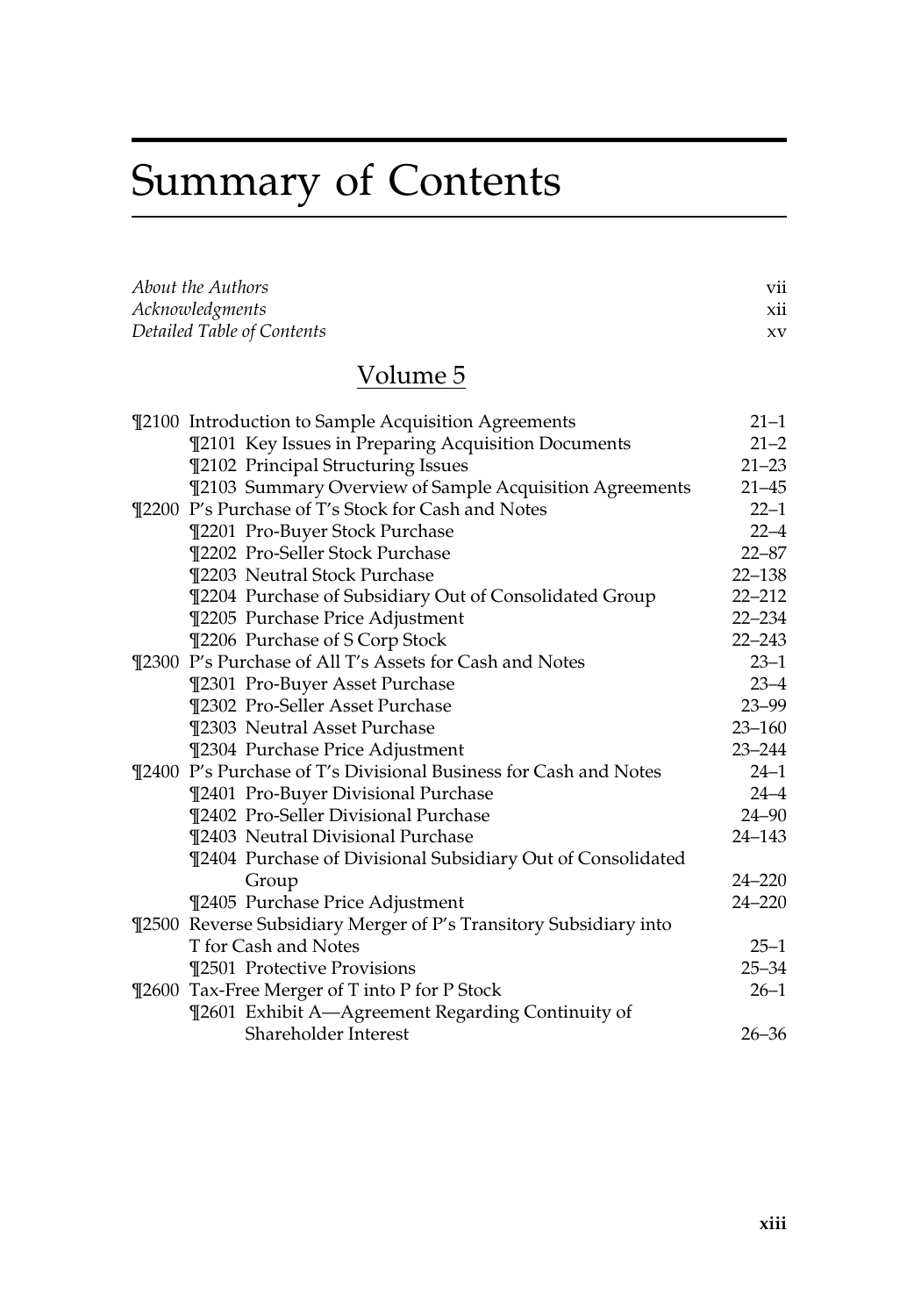## Detailed Table of Contents

About the Authors vii Acknowledgments xii

For a full Detailed Table of Contents for Volumes 1–4, see the beginning of Volume 1.

### Volume 5

### Chapter 21

Introduction to and Explanation of Sample Acquisition Agreements

|       |         |               | ¶2100 INTRODUCTION TO SAMPLE ACQUISITION AGREEMENTS | $21 - 1$  |
|-------|---------|---------------|-----------------------------------------------------|-----------|
| ¶2101 |         |               | Key Issues in Preparing Acquisition Documents       | $21 - 2$  |
|       | ¶2101.1 |               | <b>Structuring the Transaction</b>                  | $21 - 4$  |
|       |         |               | ¶2101.1.1 Legal Structure                           | $21 - 4$  |
|       |         | $\P$ 2101.1.2 | Purchase Price and Medium of                        |           |
|       |         |               | Payment                                             | $21 - 4$  |
|       |         | $\P$ 2101.1.3 | Terms of P (or S) Securities                        |           |
|       |         |               | Seller(s) Receives as Part of                       |           |
|       |         |               | <b>Purchase Price</b>                               | $21 - 5$  |
|       |         | $\P$ 2101.1.4 | <b>Purchase Price Adjustments</b>                   | $21 - 5$  |
|       |         | $\P$ 2101.1.5 | <b>Excluded Assets</b>                              | $21 - 6$  |
|       |         | $\P$ 2101.1.6 | Extent to Which P Inherits T                        |           |
|       |         |               | Liabilities and, Conversely, Extent                 |           |
|       |         |               | to Which T's Old Shareholders                       |           |
|       |         |               | <b>Retain T Liabilities</b>                         | $21 - 6$  |
|       |         | $\P$ 2101.1.7 | Determining Whether to                              |           |
|       |         |               | <b>Structure Taxable Acquisition for</b>            |           |
|       |         |               | <b>SUB</b>                                          | $21 - 6$  |
|       |         |               | Desirability of structuring<br>(1)                  |           |
|       |         |               | acquisition for full SUB                            | $21 - 8$  |
|       |         |               | T is free-standing C<br>(2)                         |           |
|       |         |               | corp                                                | $21 - 9$  |
|       |         |               | T is Bigco 80-80 subsidiary<br>(3)                  | $21 - 10$ |
|       |         |               | T is S corp<br>(4)                                  | $21 - 15$ |
|       |         | $\P$ 2101.1.8 | Subchapter S, Consolidated                          |           |
|       |         |               | Return, Purchase Accounting,                        |           |
|       |         |               | Fraudulent Conveyance, and                          |           |
|       |         |               | <b>Antitrust Reporting</b>                          | $21 - 15$ |
|       |         |               |                                                     |           |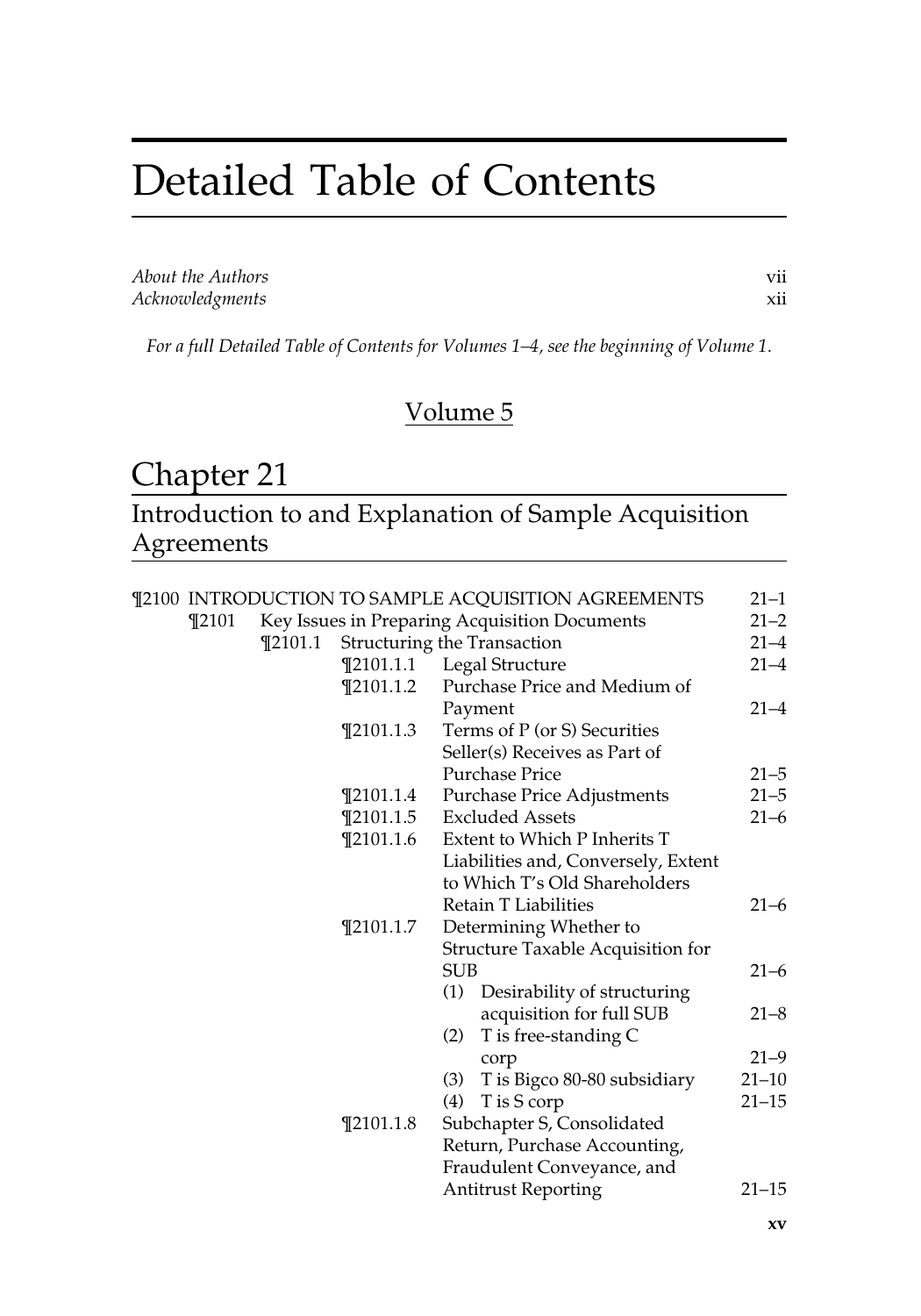|           | $\P$ 2101.2 |                                     | Representations and Warranties                    | $21 - 16$ |
|-----------|-------------|-------------------------------------|---------------------------------------------------|-----------|
|           |             | $\P$ 2101.2.1                       | Sellers' Contractual                              |           |
|           |             |                                     | Representations and Warranties                    | $21 - 16$ |
|           |             | $\P$ 2101.2.2                       | Qualifying Representations and                    |           |
|           |             |                                     | Warranties by Knowledge                           |           |
|           |             |                                     | and/or Materiality                                | $21 - 17$ |
|           |             | $\P$ 2101.2.3                       | Survival                                          | $21 - 17$ |
|           |             | $\P$ 2101.2.4                       | Deductible, Threshold, and/or                     |           |
|           |             |                                     | Ceiling                                           | 21–17     |
|           |             | $\P$ 2101.2.5                       | Escrow, Set Off, Security Interest                | $21 - 17$ |
|           |             | $\P$ 2101.2.6                       | Public T                                          | $21 - 18$ |
|           | $\P$ 2101.3 |                                     | Restrictive and Affirmative Covenants             | $21 - 18$ |
|           | $\P$ 2101.4 | <b>Closing Conditions</b>           |                                                   | $21 - 19$ |
|           | $\P$ 2101.5 |                                     | <b>Termination Without Penalty</b>                | $21 - 22$ |
|           | $\P$ 2101.6 |                                     | Damages If Transaction Does Not Close             | $21 - 22$ |
|           | $\P$ 2101.7 | Dispute Resolution                  |                                                   | $21 - 22$ |
| $\P$ 2102 |             | <b>Principal Structuring Issues</b> |                                                   | $21 - 23$ |
|           | $\P$ 2102.1 |                                     | P's Purchase of T's Stock                         | $21 - 23$ |
|           |             | $\P$ 2102.1.1                       | Summary of Federal Income Tax                     |           |
|           |             |                                     | <b>Issues in Stock Acquisition</b>                | $21 - 23$ |
|           |             |                                     | Taxable stock acquisition<br>(1)                  | $21 - 23$ |
|           |             |                                     | (2) Tax-free stock acquisition                    | $21 - 26$ |
|           |             | $\P$ 2102.1.2                       | Key Non-Tax Issues in Stock                       |           |
|           |             |                                     | Acquisition                                       | $21 - 27$ |
|           | $\P$ 2102.2 |                                     | P's Purchase of Part or All of T's Assets         | $21 - 30$ |
|           |             | $\P$ 2102.2.1                       | Summary of Federal Income Tax                     |           |
|           |             |                                     | Issues in Asset Acquisition                       | $21 - 31$ |
|           |             |                                     | Taxable asset acquisition<br>(1)                  | $21 - 31$ |
|           |             |                                     | (2) Tax-free asset acquisition                    | $21 - 32$ |
|           |             | $\P$ 2102.2.2                       | Key Non-Tax Issues in Asset                       |           |
|           |             |                                     | Acquisition                                       | $21 - 35$ |
|           | $\P$ 2102.3 |                                     | P's Purchase of T by Merger                       | $21 - 38$ |
|           |             | $\P$ 2102.3.1                       | Summary of Federal Income Tax                     |           |
|           |             |                                     | <b>Issues in Merger</b>                           | $21 - 39$ |
|           |             | $\P$ 2102.3.2                       | Key Non-Tax Issues in Merger                      | $21 - 39$ |
| $\P$ 2103 |             |                                     | Summary Overview of Sample Acquisition Agreements | $21 - 45$ |
|           | $\P$ 2103.1 |                                     | P's Purchase of T's Stock for Cash and Notes      | $21 - 49$ |
|           |             |                                     | ¶2103.1.1 Pro-Buyer                               | $21 - 50$ |
|           |             | $\P$ 2103.1.2                       | Pro-Seller                                        | 21–54     |
|           |             | $\P$ 2103.1.3                       | Neutral                                           | $21 - 56$ |
|           |             | $\P$ 2103.1.4                       | T Is Subsidiary of Consolidated                   |           |
|           |             |                                     | Group Before Acquisition                          | $21 - 60$ |
|           |             | $\P$ 2103.1.5                       | Purchase Price Adjustment                         | 21–60     |
|           |             | $\P$ 2103.1.6                       | T Is S Corp Before                                |           |
|           |             |                                     | Acquisition                                       | $21 - 60$ |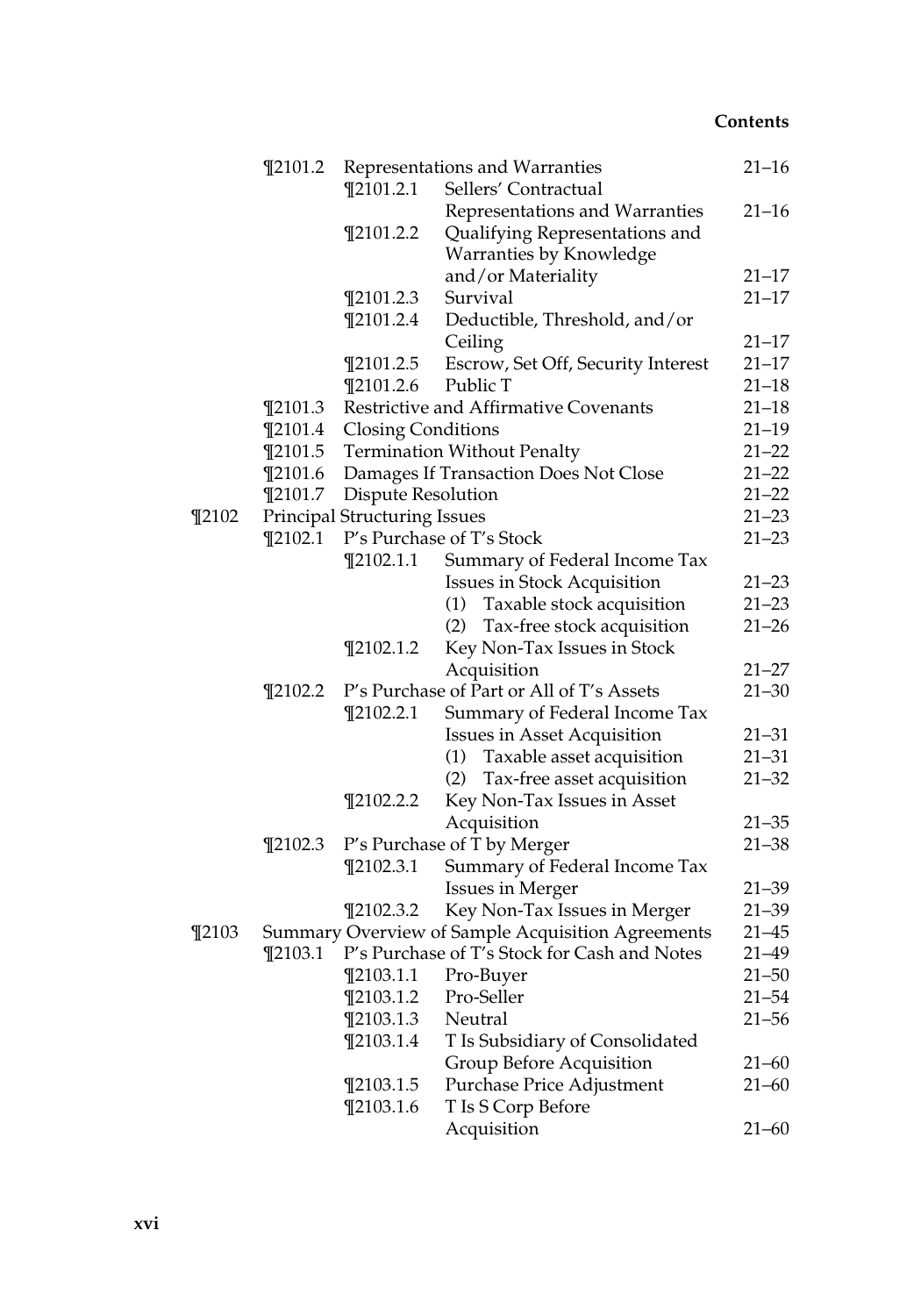|             |                   | ¶2103.1.7 Stock Purchase Summary                    | $21 - 60$ |
|-------------|-------------------|-----------------------------------------------------|-----------|
|             |                   | ¶2103.2 P's Purchase of All T's Assets for Cash and |           |
|             | <b>Notes</b>      |                                                     | $21 - 62$ |
|             | $\P$ 2103.2.1     | Pro-Buyer                                           | $21 - 63$ |
|             |                   | ¶2103.2.2 Pro-Seller                                | $21 - 66$ |
|             | ¶2103.2.3 Neutral |                                                     | $21 - 69$ |
|             | $\P$ 2103.2.4     | Asset Purchase Summary                              | $21 - 72$ |
| $\P$ 2103.3 |                   | P's Purchase of T's Divisional Business for         |           |
|             | Cash and Notes    |                                                     | $21 - 74$ |
|             | $\P$ 2103.3.1     | Pro-Buyer                                           | $21 - 75$ |
|             |                   | ¶2103.3.2 Pro-Seller                                | $21 - 79$ |
|             | ¶2103.3.3 Neutral |                                                     | $21 - 81$ |
|             |                   | ¶2103.3.4 Divisional Asset Purchase                 |           |
|             |                   | Summary                                             | $21 - 84$ |
| $\P$ 2103.4 |                   | Taxable Reverse Subsidiary Merger of                |           |
|             |                   | P's Transitory Subsidiary into T for                |           |
|             | Cash and Notes    |                                                     | 21–86     |
| ¶2103.5     |                   | Tax-Free Merger of T into P for P Stock             | 21–88     |

## Chapter 22

### Taxable Purchase of Stock

|  |           |             |                           | ¶2200 P's PURCHASE OF T's STOCK FOR CASH AND NOTES     | $22 - 1$   |
|--|-----------|-------------|---------------------------|--------------------------------------------------------|------------|
|  | ¶2201     |             | Pro-Buyer Stock Purchase  |                                                        | $22 - 4$   |
|  | $\P2202$  |             | Pro-Seller Stock Purchase |                                                        | $22 - 87$  |
|  | $\P$ 2203 |             | Neutral Stock Purchase    |                                                        | $22 - 138$ |
|  | $\P$ 2204 |             |                           | Purchase of Subsidiary Out of Consolidated Group       | $22 - 212$ |
|  |           | ¶2204.1     |                           | Code §338(h)(10) or §336(e) Election                   | $22 - 212$ |
|  |           |             |                           | ¶2204.1.1 §338(h)(10) Election                         | $22 - 212$ |
|  |           |             |                           | ¶2204.1.2 §336(e) Election                             | $22 - 217$ |
|  |           |             |                           | ¶2204.2 T's Liability for Bigco Group's Federal Income |            |
|  |           |             |                           | Taxes Under Reg. §1.1502-6                             | $22 - 218$ |
|  |           | $\P$ 2204.3 |                           | Bigco's Liability for T's Pre-Closing Income           |            |
|  |           |             | <b>Taxes</b>              |                                                        | $22 - 219$ |
|  |           |             | ¶2204.3.1                 | Mid-Year Acquisitions                                  | $22 - 219$ |
|  |           |             |                           | ¶2204.3.2 Tax Returns                                  | $22 - 219$ |
|  |           |             | $\P$ 2204.3.3             | Allocation of Responsibility for                       |            |
|  |           |             |                           | <b>Current Year's Taxes</b>                            | $22 - 220$ |
|  |           |             | $\P$ 2204.3.4             | Deferred Intercompany Gains and                        |            |
|  |           |             |                           | <b>Excess Loss Accounts</b>                            | $22 - 220$ |
|  |           |             | $\P$ 2204.3.5             | Allocation of Responsibility for                       |            |
|  |           |             |                           | Past Unpaid Taxes                                      | 22–221     |
|  |           |             | $\P$ 2204.3.6             | Tax-Sharing Agreement                                  | $22 - 221$ |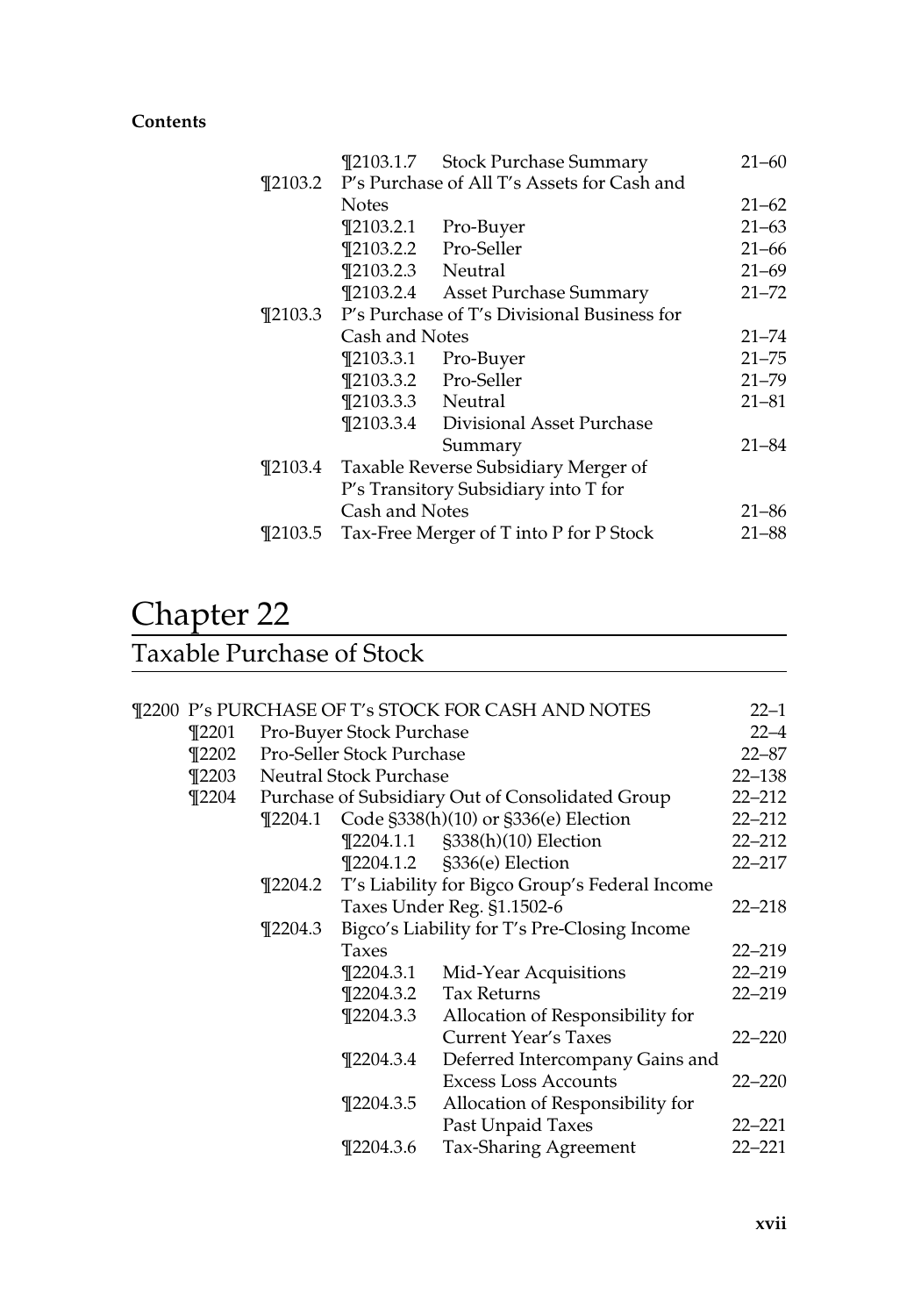|          |                          |                           | ¶2204.4 T's Post-Acquisition Carrybacks     | $22 - 222$ |
|----------|--------------------------|---------------------------|---------------------------------------------|------------|
|          | $\P$ 2204.5              |                           | T's NOL Carryforwards                       | $22 - 222$ |
|          |                          |                           | ¶2204.5.1 Use by the Bigco Group            | $22 - 222$ |
|          |                          | $\P$ 2204.5.2             | Retention of T NOLs by the                  |            |
|          |                          |                           | <b>Bigco Group</b>                          | $22 - 223$ |
|          |                          | $\P$ 2204.5.3             | Prior Bigco Group Code §382                 |            |
|          |                          |                           | Ownership Change                            | $22 - 223$ |
|          |                          | ¶2204.5.4                 | Application of Code §382 to P's             |            |
|          |                          |                           | Acquisition of T's Stock from               |            |
|          |                          |                           | Bigco                                       | $22 - 224$ |
|          |                          |                           | ¶2204.6 Elections to Be Signed by T         | $22 - 224$ |
|          |                          |                           | ¶2204.7 T's Inclusion on Bigco's Return for |            |
|          |                          | <b>Acquisition Date</b>   |                                             | $22 - 225$ |
|          | $\P2204.8$               |                           | <b>Contractual Provisions</b>               | $22 - 226$ |
| $\P2205$ |                          | Purchase Price Adjustment |                                             | $22 - 234$ |
| ¶2206    | Purchase of S Corp Stock | $22 - 243$                |                                             |            |
|          | $\P$ 2206.1              |                           | Code §338(h)(10) or §336(e) Election        | $22 - 243$ |
|          |                          |                           | [2206.1.1 §338(h)(10) Election              | $22 - 243$ |
|          |                          |                           | ¶2206.1.2 §336(e) Election                  | $22 - 245$ |
|          |                          |                           | ¶2206.2 Code §1374 Tax on Built-In Gain     | $22 - 245$ |
|          |                          |                           | <b>T2206.3</b> Contractual Provisions       | $22 - 246$ |
|          |                          |                           |                                             |            |

## Chapter 23

### Taxable Purchase of Assets

|                   | ¶2300 P's PURCHASE OF ALL T's ASSETS FOR CASH AND NOTES | $23 - 1$   |
|-------------------|---------------------------------------------------------|------------|
| $\P$ 2301         | Pro-Buyer Asset Purchase                                | $23 - 4$   |
|                   | ¶2301.1 Exhibit A—Agreement with Target                 |            |
|                   | Stockholders                                            | $23 - 77$  |
| T2302             | <b>Pro-Seller Asset Purchase</b>                        | $23 - 99$  |
|                   | ¶2302.1 Exhibit A—Agreement with Target                 |            |
|                   | Stockholders                                            | $23 - 140$ |
| T <sub>2303</sub> | <b>Neutral Asset Purchase</b>                           | $23 - 160$ |
|                   | ¶2303.1 Exhibit A—Agreement with Target                 |            |
|                   | Stockholders                                            | $23 - 223$ |
| ¶2304             | Purchase Price Adjustment                               | $23 - 244$ |
|                   |                                                         |            |

## Chapter 24

### Taxable Purchase of Divisional Business

¶2400 P's PURCHASE OF T's DIVISIONAL BUSINESS FOR CASH AND NOTES 24–1